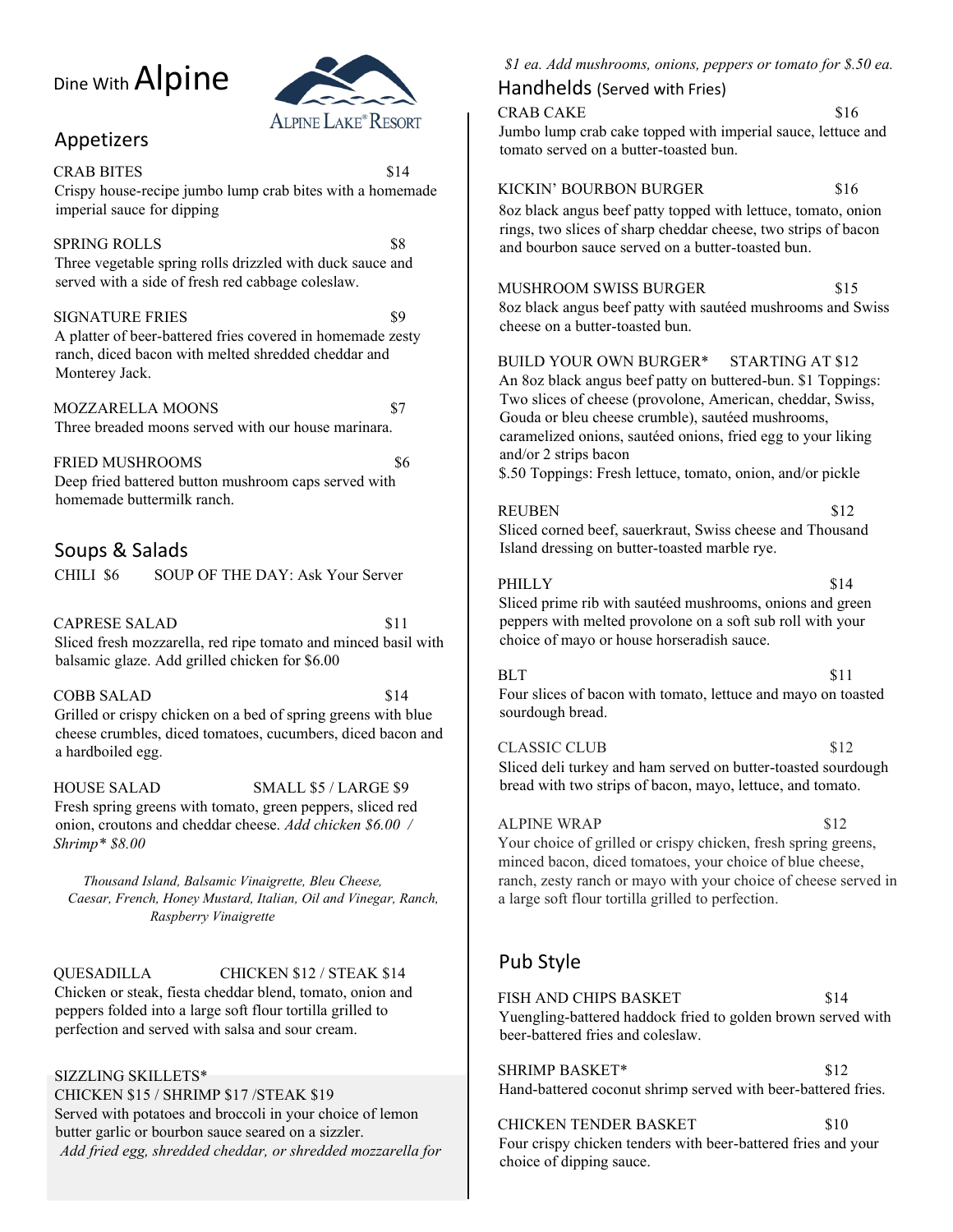## Entrees

| <b>Entrees</b>                                                                       | 10oz prime rib \$24.00 / 16                                          |                                                                   |                            |                                                                                                     |                     |
|--------------------------------------------------------------------------------------|----------------------------------------------------------------------|-------------------------------------------------------------------|----------------------------|-----------------------------------------------------------------------------------------------------|---------------------|
| Comes with your choice of two sides.                                                 |                                                                      |                                                                   |                            | Served with a house sala                                                                            |                     |
| <b>SIRLOIN STEAK</b>                                                                 |                                                                      | \$21                                                              | Ask your server abo        |                                                                                                     |                     |
|                                                                                      |                                                                      | Classic 8oz sirloin steak with your choice of two sides.          |                            |                                                                                                     | part                |
| <b>CRAB CAKES</b><br>imperial sauce.                                                 |                                                                      | Two jumbo lump crab cakes topped with our house made              | \$32                       |                                                                                                     | (for small grou     |
| <b>GARLIC HONEY SALMON</b><br>Fresh grilled salmon topped with a honey garlic glaze. | Wings<br>Served with celery and rand<br>wing order. (\$1.00 addition |                                                                   |                            |                                                                                                     |                     |
| <b>RIBS</b><br>Fired braised pork ribs coated in our house BBQ sauce.                | 6 WINGS \$10<br>Plain, Mild, Hot, Atomic                             |                                                                   |                            |                                                                                                     |                     |
|                                                                                      |                                                                      |                                                                   |                            | BBQ, Spicy BBQ, Honey<br>Ranch, Teriyaki, Salt and Vi                                               |                     |
| Kids' Menu (12 and Under, Please)<br><b>CHICKEN TENDER BASKET</b>                    |                                                                      | \$6                                                               |                            |                                                                                                     | Butter, Spicy Garli |
| Three crispy chicken tenders fried to golden brown served with<br>french fries.      | EXTRA SAUCES: \$0.50/E                                               |                                                                   |                            |                                                                                                     |                     |
| KIDS' PEPPERONI PIZZA<br>on flatbread                                                |                                                                      | \$6<br>A personal size pizza with mozzarella cheese and pepperoni |                            | Pizza                                                                                               |                     |
| <b>GRILLED CHEESE</b>                                                                | 12-inch thin crust pizza                                             |                                                                   |                            |                                                                                                     |                     |
| side of french fries.                                                                |                                                                      | American cheese toasted on sourdough bread served with a          |                            | <b>CHEESE</b>                                                                                       | \$9 PEPPE           |
| <b>Sides</b><br><b>Onion Rings</b>                                                   | \$4                                                                  | Coleslaw                                                          | \$2                        | <b>MARGHERITA</b><br>A specialty pizza with an ol<br>mozzarella cheese, tomatoes<br>balsamic glaze. |                     |
| <b>Beer Battered Fries</b><br>Sautéed Mushrooms                                      | \$3<br>\$1                                                           | <b>Sweet Potato Fries</b><br>Steamed Broccoli                     | \$3<br>\$3                 | <b>MEAT LOVERS</b><br>A specialty pizza with marin<br>pepperoni, bacon, ham, and                    |                     |
| <b>Drinks</b><br>Soda (free refills)<br>Pitcher Soda                                 | \$2.25<br>\$7.50                                                     | Milk<br>Chocolate Milk                                            | \$2.25<br>\$2.25           | <b>SUPREME</b><br>A specialty pizza with marii<br>pepperoni, green peppers, b                       |                     |
| Coffee<br>Hot Chocolate<br>Hot Tea                                                   | \$2.25<br>\$2.25<br>\$2.25                                           | Red Bull<br>Iced Tea<br>Juice                                     | \$5.00<br>\$2.25<br>\$2.50 | <b>BUILD YOUR OWN</b><br>12-inch thin crust comes wit<br>and 1 topping.                             |                     |
|                                                                                      |                                                                      |                                                                   |                            | \$1 toppings: black olive, ba                                                                       |                     |

# Weekly Specials:

**THURSDAYS:** Family Night! \$28

Two large two topping pizzas, a side salad for 4, homemade mac and cheese for 4, and half a dozen fresh baked cookies

**FRIDAYS:** AYCE Fish! \$16 All you can eat fish served with beer battered fries, hushpuppies and coleslaw

**SATURDAYS:** Prime Rib Night!

10oz prime rib \$24.00 / 16oz prime rib \$30.00 d and choice of two sides.

*Ask your server about our weekly specials and party trays to-go (for small groups and get-togethers)* 

ch or bleu cheese. One sauce per nal for orders of all flats or drums)

2 WINGS \$16 *Plain, Mild, Hot, Atomic, Bourbon BBQ, Carolina BBQ,* 

*BBQ, Spicy BBQ, Honey BBQ, Old Bay (wetRanch, Zesty Ranch, Teriyaki, Salt and Vinegar, Garlic or dry rub),* 

*Butter, Spicy Garlic Butter, Garlic Parmesan*

#### EXTRA SAUCES: \$0.50/Each

ERONI \$10

| MARGHERITA                                                                                                                                  | \$12 |
|---------------------------------------------------------------------------------------------------------------------------------------------|------|
| A specialty pizza with an olive oil $\&$ garlic base, fresh<br>mozzarella cheese, tomatoes, fresh basil and a drizzle of<br>balsamic glaze. |      |
| <b>MEAT LOVERS</b>                                                                                                                          | \$15 |
| A specialty pizza with marinara sauce, mozzarella cheese,                                                                                   |      |
| pepperoni, bacon, ham, and sausage.                                                                                                         |      |

SUPREME \$14 nara sauce, mozzarella cheese, lack olive, onion, and sausage.

STARTING AT \$10 th a pizza sauce base, mozzarella

anana pepper, bleu cheese, fresh basil, garlic, jalapeño pepper, marinara, mushroom, onion, peppers, pineapple, spinach, tomato

\$2 toppings: bacon, fresh mozzarella, feta, grilled chicken, ham, Italian sausage, pepperoni

### Desserts

Please ask your server for dessert choices.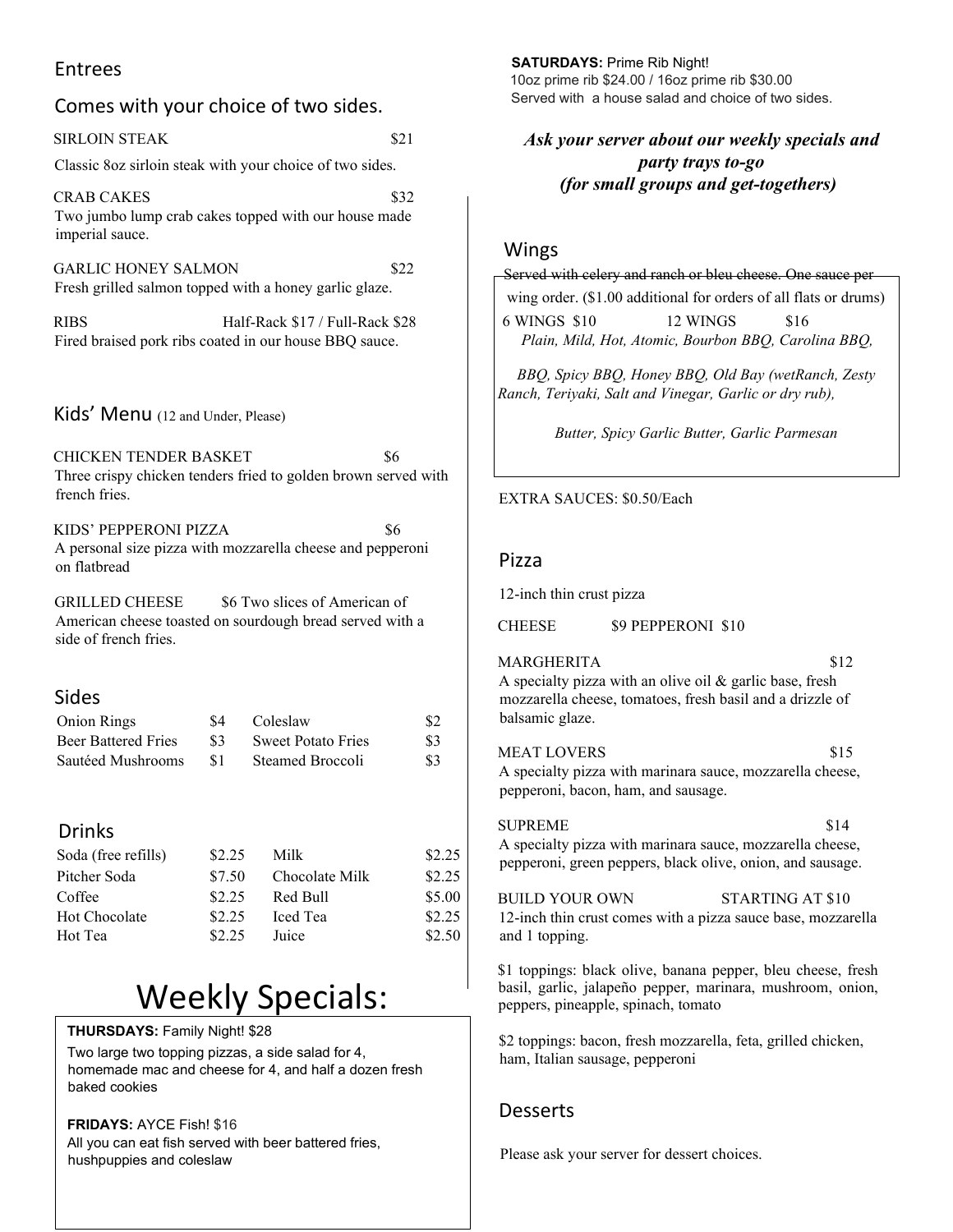Caramel Apple Crumb Cake \$5.50 / a la mode \$6.50 5 Layer Chocolate Cake \$6

*\*Consuming raw or undercooked meats, poultry, seafood, shellfish or eggs may increase your risk of foodborne*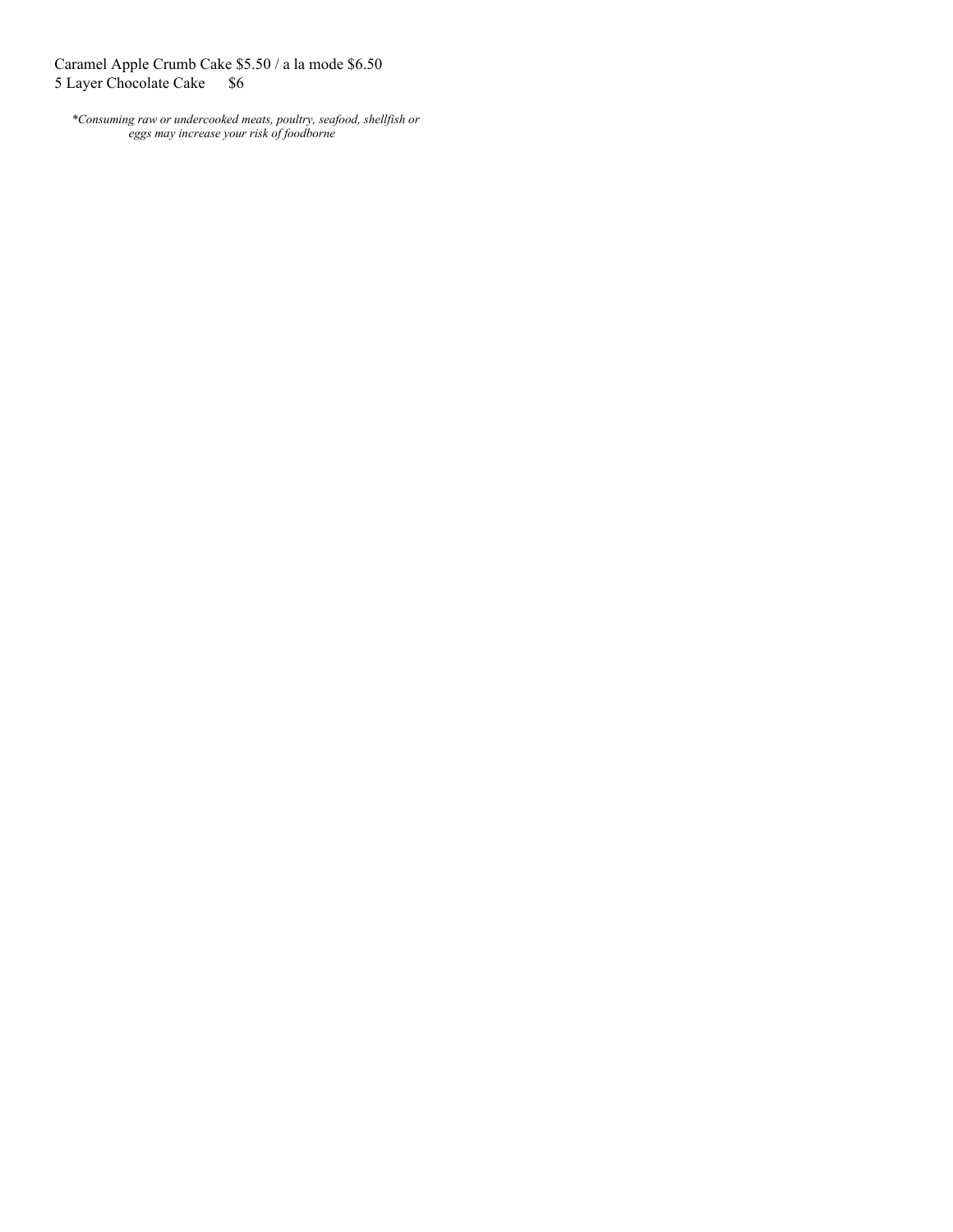# Beverages & Specials

| Domestic Bottles House Wines                                                                     |        |                     |             |                                    |                                                                     |                       |        |  |
|--------------------------------------------------------------------------------------------------|--------|---------------------|-------------|------------------------------------|---------------------------------------------------------------------|-----------------------|--------|--|
| <b>Bud Lite</b><br><b>Bottle</b>                                                                 | \$3.25 | Budweiser           |             |                                    |                                                                     | \$3.25 \$7 Glass      | \$14   |  |
| Coors Lite                                                                                       | \$3.25 | Mich Ultra          | \$3.75      | Woodbridge by Robert Mondavi       |                                                                     |                       |        |  |
| Miller Lite                                                                                      | \$3.25 | Yuengling           |             | \$3.25 Chardonnay                  |                                                                     | Merlot                |        |  |
| Moscato                                                                                          |        |                     | Pinot Grigi |                                    |                                                                     |                       |        |  |
|                                                                                                  |        |                     |             | White Zinfandel                    |                                                                     | Riesling              |        |  |
| <b>Domestic Buckets (Five Bottles)</b>                                                           |        |                     |             | <b>Additional Offerings</b>        |                                                                     |                       |        |  |
| Choose One of the Following: Bud \$15 \$10 Glass                                                 |        |                     |             | / \$20 Bottle                      |                                                                     |                       |        |  |
| Lite, Budweiser, Coors Lite, Michelob Cabernet<br>Ultra, Miller Lite, Yuengling Josh Cellars Red |        |                     |             |                                    | Sauvignon, Josh Cellars Chardonnay,<br>Blend, 7 Moon Riesling, Kung |                       |        |  |
|                                                                                                  |        |                     |             | Fu Girl Sauvignon Blanc, Joel Gott |                                                                     |                       |        |  |
| Craft                                                                                            |        |                     |             |                                    |                                                                     |                       |        |  |
| Big Timber IPA \$4.00 Cold Trail Ale                                                             |        |                     |             | \$4.00 Sparkling Wine              |                                                                     |                       |        |  |
|                                                                                                  |        |                     |             | \$24 Bottle - Prosecco             |                                                                     |                       |        |  |
| <b>Non-Alcoholic Drinks</b>                                                                      |        |                     |             |                                    |                                                                     |                       |        |  |
| Soda<br>\$2.25                                                                                   |        | Pitcher Soda \$7.50 |             | Milk                               | \$2.25                                                              | Chocolate Milk        | \$2.25 |  |
|                                                                                                  |        |                     |             | Coffee                             | \$2.25                                                              | Hot Tea               | \$2.25 |  |
| Coke, Cherry Coke, Diet Coke, Ginger Ale,                                                        |        |                     |             | Hot Chocolate \$2.25               |                                                                     | Red Bull              | \$5.00 |  |
| Lemonade, Orange, Root Beer, Seltzer, Sprite,<br>Tonic                                           |        |                     |             | Iced Tea<br>(Sweet)                | \$2.25                                                              | Iced Tea<br>(Unsweet) | \$2.25 |  |
| Juice: Apple, Cranberry, Orange, Pineapple, Tomato.                                              |        |                     |             |                                    | \$2.50                                                              |                       |        |  |
| Join us for our Weekly Specials                                                                  |        |                     |             |                                    |                                                                     |                       |        |  |

**THURSDAYS:** Family Night! \$28 Two large two topping pizzas, a side salad for 4, homemade mac and cheese for 4, and half a dozen fresh baked cookies

**FRIDAYS:** AYCE Fish! \$14